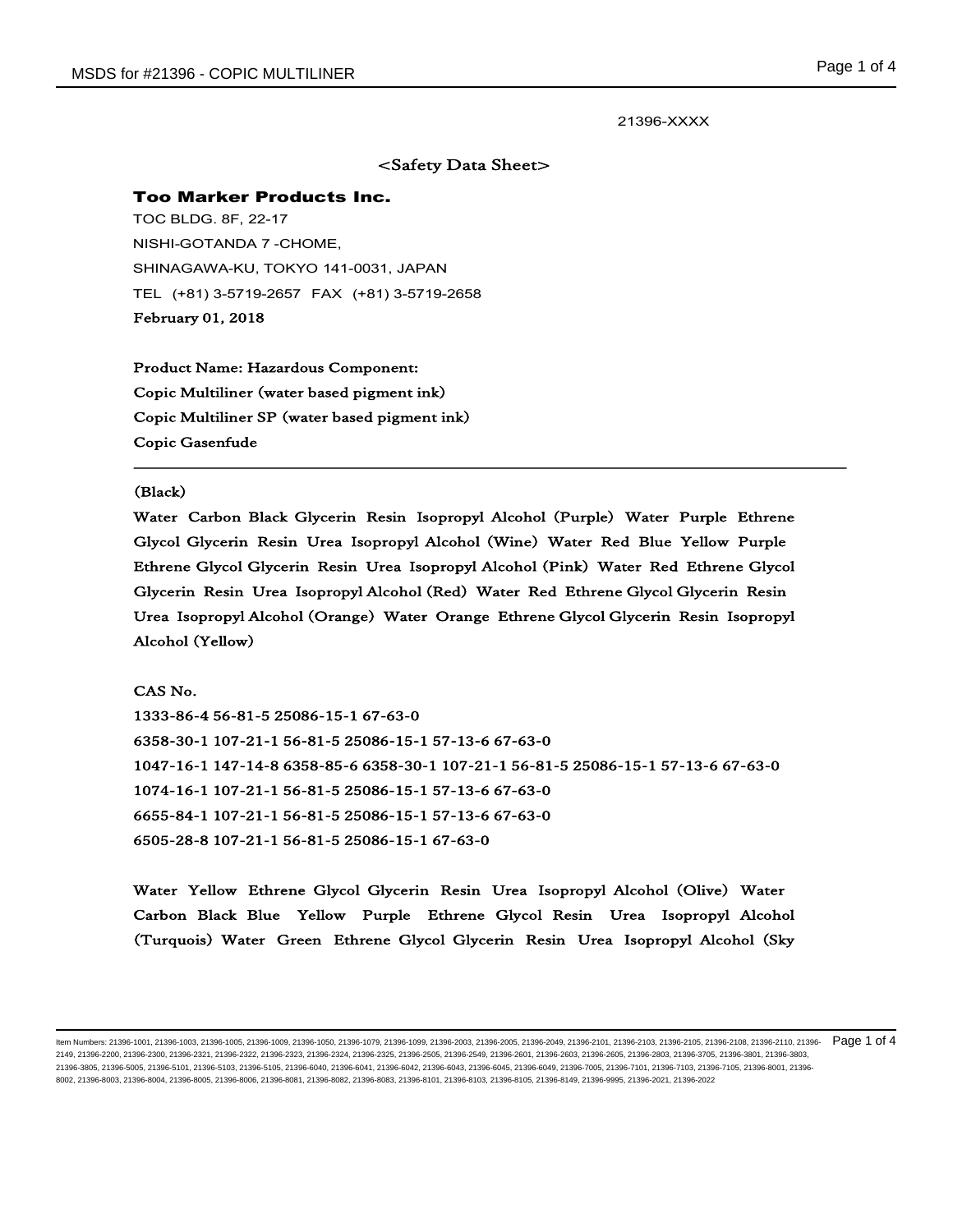Blue) Water Blue Ethrene Glycol Glycerin Resin Urea Isopropyl Alcohol (Cobalt) Water Red Blue Ethrene Glycol Glycerin Resin Urea Isopropyl Alcohol (Sepia) Water Yellow Red Blue Ethrene Glycol Resin Isopropyl Alcohol (Cool Grey) Water Carbon Black Blue Glycerin Resin Isopropyl Alcohol (Warm Grey) Water Carbon Black Ethrene Glycol

6358-85-6 107-21-1 56-81-5 25086-15-1 57-13-6 67-63-0 1333-86-4 147-14-8 6358-85-6 6358-30-1 107-21-1 25086-15-1 57-13-6 67-63-0 1328-53-6 107-21-1 56-81-5 25086-15-1 57-13-6 67-63-0 147-14-8 107-21-1 56-81-5 25086-15-1 57-13-6 67-63-0 6655-84-1 147-14-8 107-21-1 56-81-5 25086-15-1 57-13-6 67-63-0 5567-15-7 57301-22-1 147-14-8 107-21-1 25086-15-1 67-63-0 1333-86-4 147-14-8 56-81-5 25086-15-1 67-63-0 1333-86-4 107-21-1

Diethrene Glycol Resin 1 Resin2 Urea Isopropyl Alcohol 111-46-6 25086-15-1 67-63-0 7732-18-4 71356--38-2 57-13-6 67-63-0

This artitst drawing ink is a professional artits's product that is not intended for use by children. Non-Flammable. Physical and Chemical Characteristics Keep out of the reach of children.

Classification: Boiling Point: Vapor Pressure: Vapor Density: Solubility in Water: Specific Gravity: Melting Point: Evaporation Rate: Odor: Apprearance: Non-flammable liquid 100 degrees centigrade Not known Not known Moderate 1.03-1.05 Not Applicable Slow Very little Liquid Ink Fire and Explosion Hazard Data Flash Point: Non-flammable Lower Flammable Limit: Upper Flammable Limit: Fire extinguishing media: Water Special Fire Fighting ProcedureU:se water.

Report to the appropriate authorities to seek for assistance. Unusual Fire & Explosion HazaNrdons:e

ltem Numbers: 21396-1001, 21396-1003, 21396-1005, 21396-1009, 21396-1079, 21396-1079, 21396-2003, 21396-2005, 21396-2009, 21396-2101, 21396-2103, 21396-2108, 21396-2108, 21396-2108, 21396-2108, 21396-2108, 21396-2108, 2139 2149, 21396-2200, 21396-2300, 21396-2321, 21396-2322, 21396-2323, 21396-2324, 21396-2505, 21396-2505, 21396-2549, 21396-2601, 21396-2603, 21396-2605, 21396-2605, 21396-2803, 21396-2803, 21396-2803, 21396-3803, 21396-3803, 2 21396-3805, 21396-5005, 21396-5101, 21396-5103, 21396-5105, 21396-6040, 21396-6041, 21396-6042, 21396-6043, 21396-6045, 21396-6049, 21396-7005, 21396-7101, 21396-7103, 21396-7105, 21396-8001, 21396- 8002, 21396-8003, 21396-8004, 21396-8005, 21396-8006, 21396-8081, 21396-8082, 21396-8083, 21396-8101, 21396-8103, 21396-8105, 21396-8149, 21396-9995, 21396-2021, 21396-2022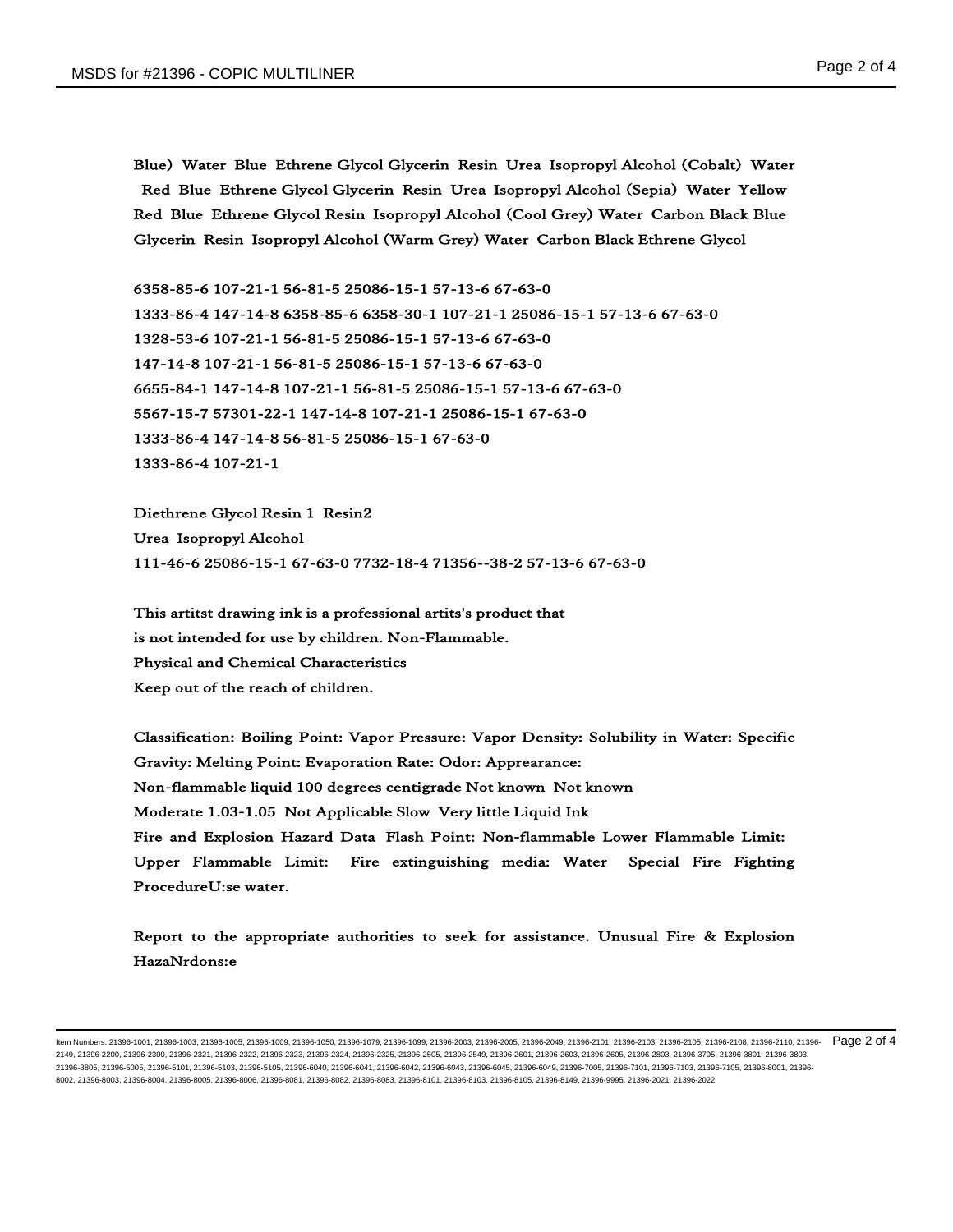Reactivity Data Stability: Conditions to Avoid: Incompatibility (Avoid): Hazardous Decomposition: Hazardous Polymerization: Conditions to Avoid: Health Hazard Data Physical Hazards: Health Hazards: First Aid: Stable: Yes None Known None Known No No None Known No Do not swallow. No warranty is given.

## Precaution for Safe Handling and Use

Eye Contact: Flush the eye with fresh water for at least 5 minutes. Seek ophthalmologist assistance immediately. Swallowed: Give a plenty of water or salt water, put fingers down the throat to induce vomit, and seek medical help immediately. Do not give an unconscious victim anything orally.

In Case of Spill: Waste Disposal Method Precaution Other Precautions Control Measures

Flush out the spill by large quantities of water. In this case, need to make sure that the concentrated liquid would not be flown out into nearby rivers and other water bodies. Dispose in accordance with the regulations of country concerned for water based pigment ink. None Known. None Known.

Respiratory Protection: Local Exhaust: Special Local Exhaust: Mechanical Exhaust: Other Mech. Exhaust: Protective Gloves:

Eye Protection: Other Protective Clothing or Equipment: Work/Hygienic Practices:

Handling and Storage: Protection from Exposure:

Disposal:

Transportation: Inquiry, References:

None. Not specifically suggested. Not specifically suggested. Not specifically suggested. Not specifically suggested. Yes to avoid skin contact. Chemical goggles or face shield to avoid splash.

ltem Numbers: 21396-1001, 21396-1003, 21396-1005, 21396-1009, 21396-1079, 21396-1079, 21396-2003, 21396-2005, 21396-2009, 21396-2101, 21396-2103, 21396-2108, 21396-2108, 21396-2108, 21396-2108, 21396-2108, 21396-2108, 2139 2149, 21396-2200, 21396-2300, 21396-2321, 21396-2322, 21396-2323, 21396-2324, 21396-2505, 21396-2505, 21396-2549, 21396-2601, 21396-2603, 21396-2605, 21396-2605, 21396-2803, 21396-2803, 21396-2803, 21396-3803, 21396-3803, 2 21396-3805, 21396-5005, 21396-5101, 21396-5103, 21396-5105, 21396-6040, 21396-6041, 21396-6042, 21396-6043, 21396-6045, 21396-6049, 21396-7005, 21396-7101, 21396-7103, 21396-7105, 21396-8001, 21396- 8002, 21396-8003, 21396-8004, 21396-8005, 21396-8006, 21396-8081, 21396-8082, 21396-8083, 21396-8101, 21396-8103, 21396-8105, 21396-8149, 21396-9995, 21396-2021, 21396-2022